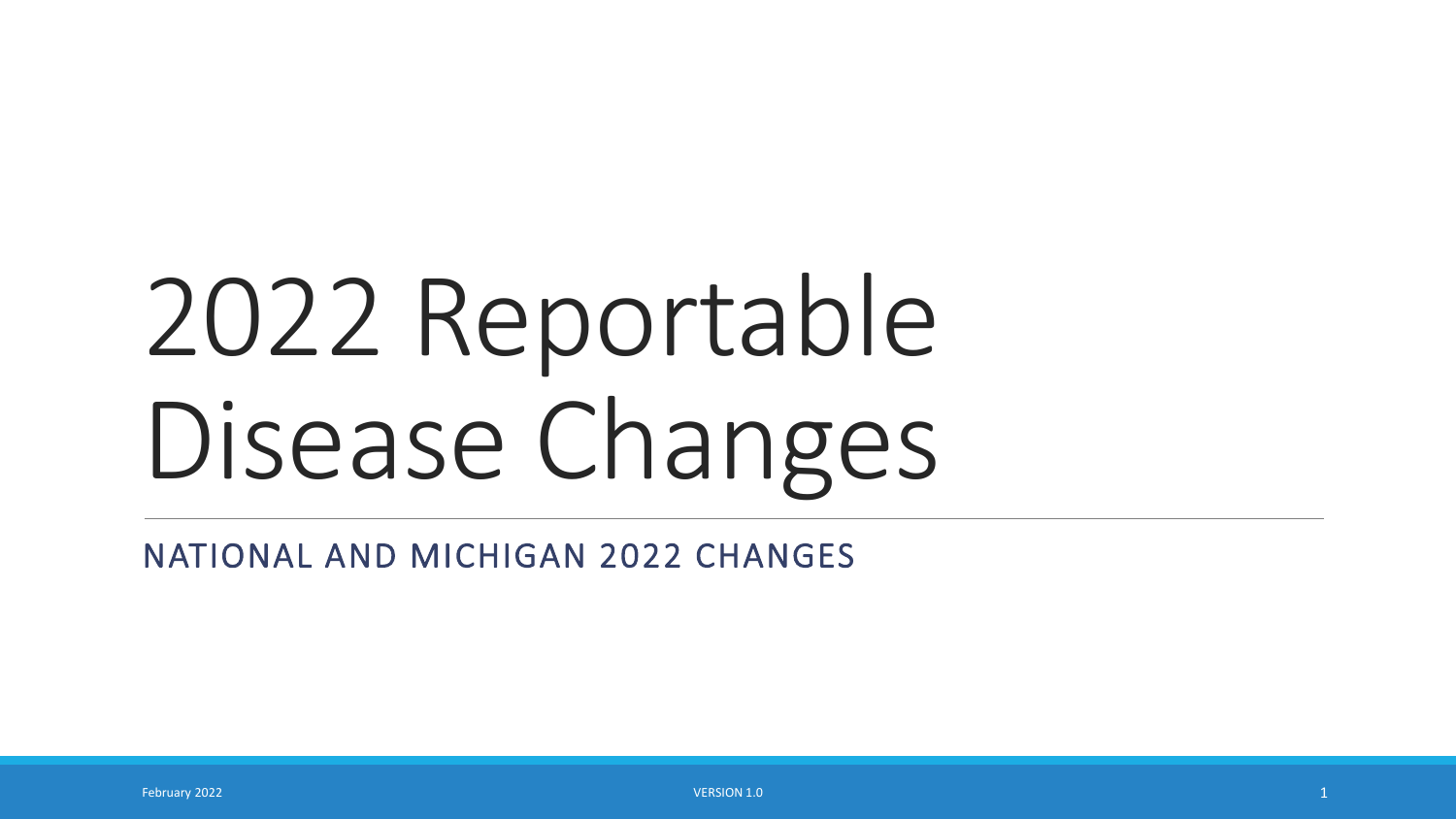# Background

- The National Notifiable Disease Surveillance System (NNDSS) offers surveillance case definitions with a set of uniform criteria used to define diseases for public health surveillance.
- While the list of reportable conditions varies by state, the Council of State and Territorial Epidemiologists (CSTE) has recommended that state health departments report cases of selected diseases to CDC's National Notifiable Diseases Surveillance System (NNDSS). Every year, case definitions are updated using CSTE's Position Statements.
- **IF In Michigan, reporting of conditions is mandated by the Michigan Public Health Code [Public 4** Act 368 of 1978, 333.5111]. Section 333.5111 mandates that MDHHS annually review, update, and publish the list on the department's website.
- Michigan's reportable disease requirements are updated yearly to reflect changes in national reporting guidance from the Centers for Disease Control and Prevention and CSTE. Changes to the Michigan requirements may also reflect updated laboratory testing capabilities, requests for epidemiologic data, and contacts for local health departments and laboratories.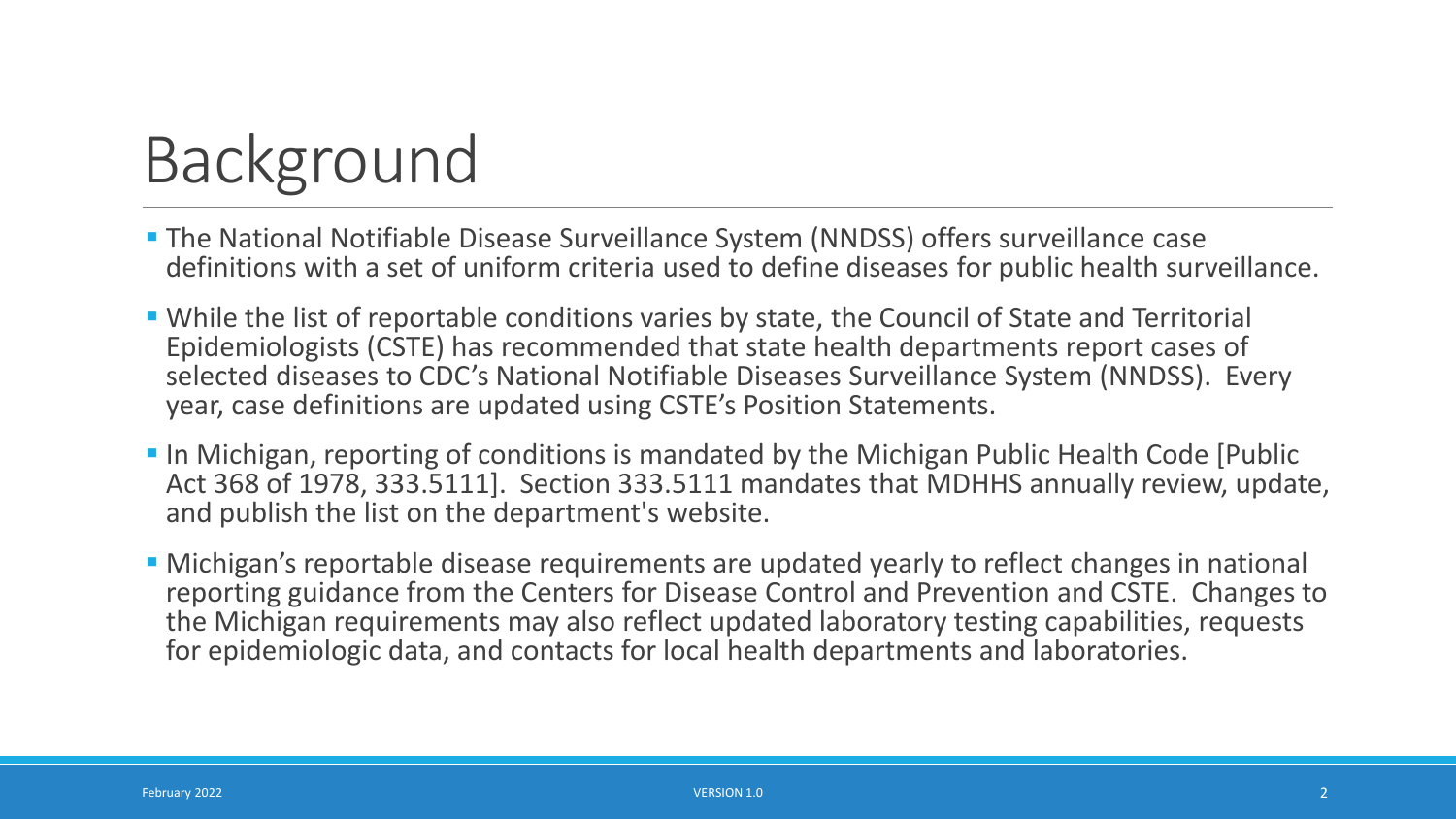# Revised National Surveillance Case **Definitions**

- Acute Flaccid Myelitis (AFM)
- Chlamydia
- COVID-19 *(updated August 2021)*
- **Lyme Disease**
- Viral Hemorrhagic Fever (VHF)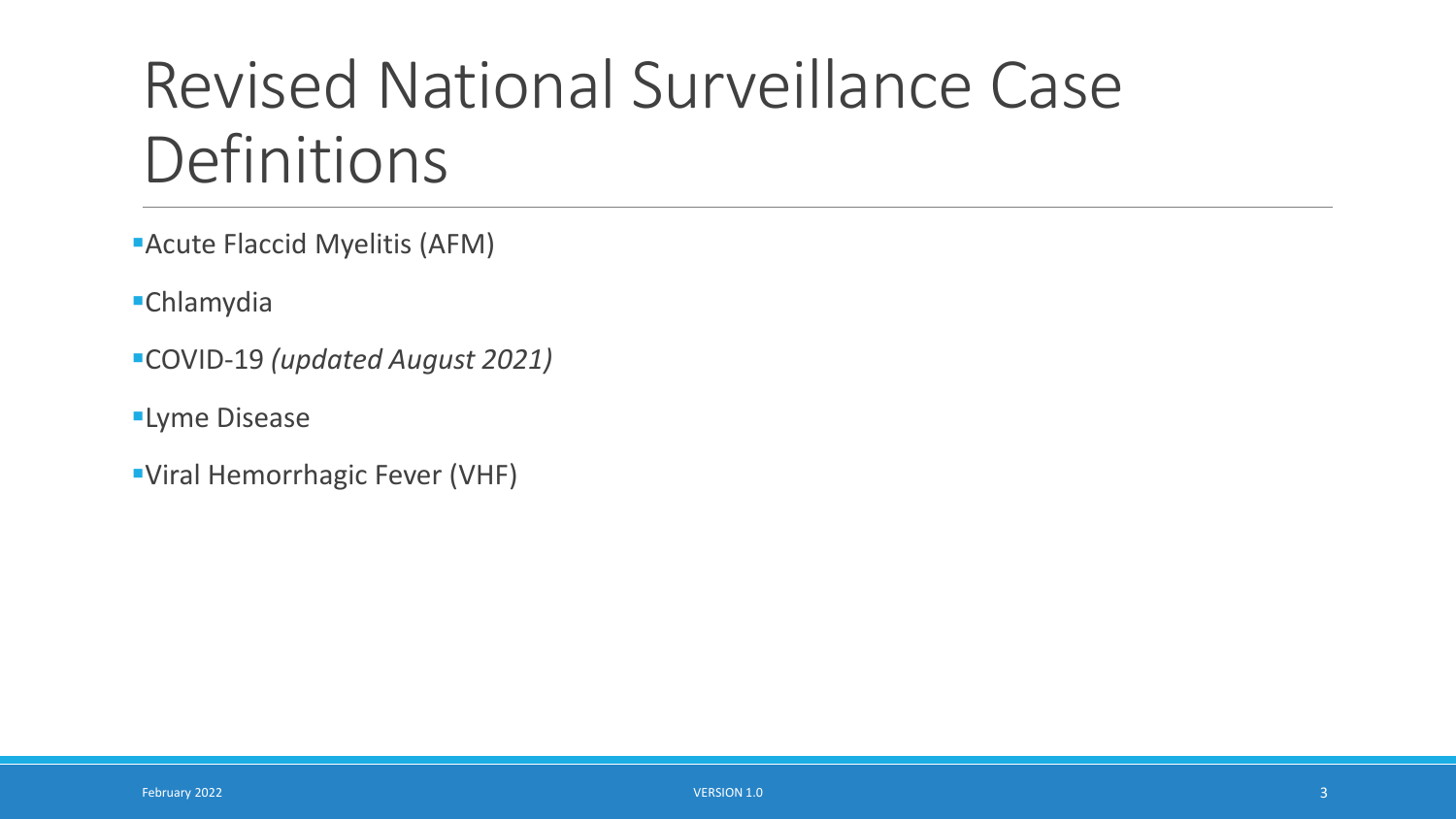### Revised National Case Definition: Acute Flaccid Myelitis (AFM)

- The suspect case classification criteria have been modified to include supportive laboratory/imaging criteria.
- Additional criteria have been added under case ascertainment to allow for reporting of suspect AFM identified post-mortem.
- **The confirmed case classification is revised to include persons who died and** did not have an MRI performed but have evidence of myelitis on autopsy.
- [Case Definition: https://ndc.services.cdc.gov/case-definitions/acute-flaccid](https://ndc.services.cdc.gov/case-definitions/acute-flaccid-myelitis-2022/)myelitis-2022/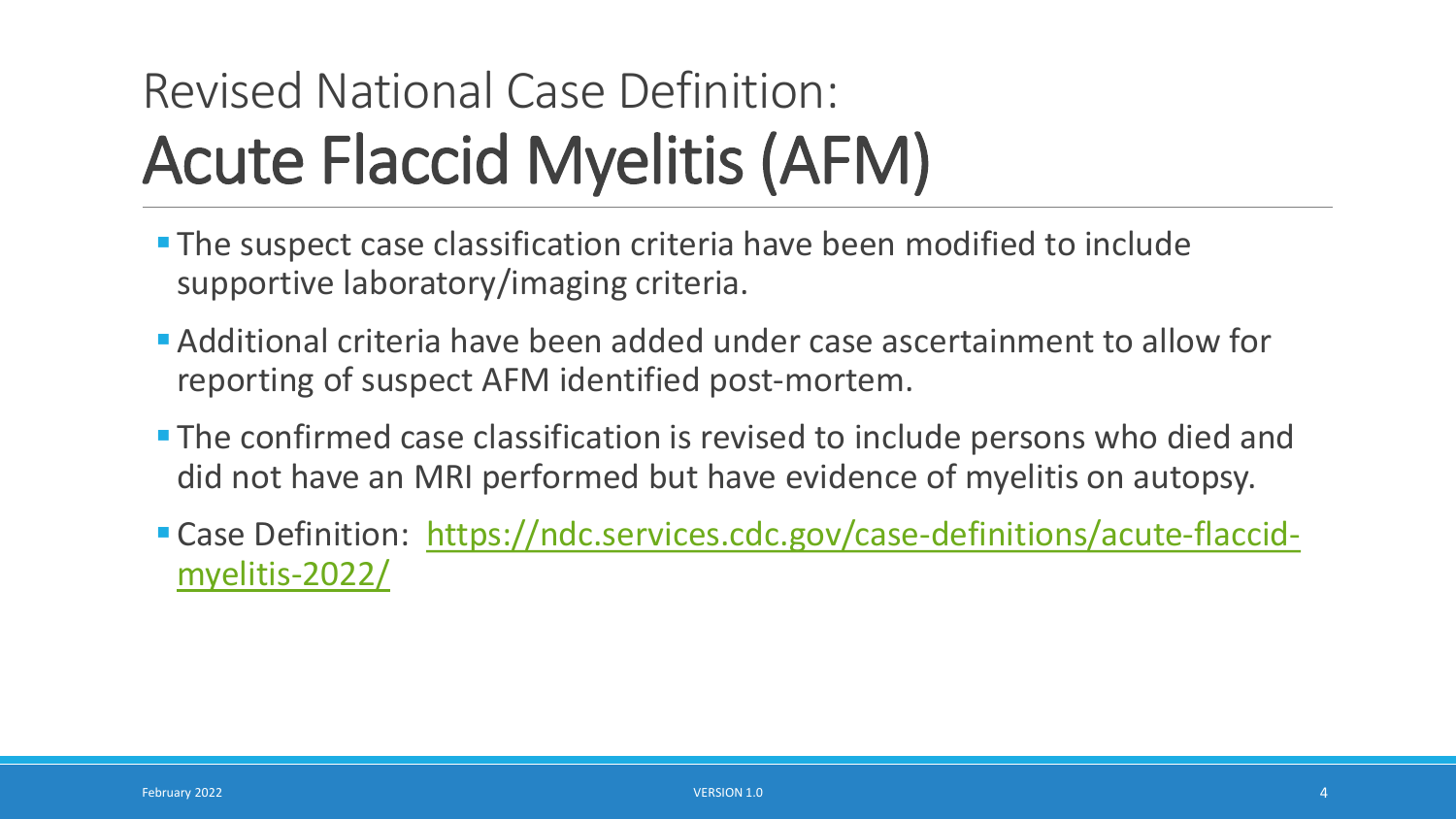#### Revised National Case Definition: Chlamydia

New clinical and laboratory criteria were added to distinguish cases of lymphogranuloma venereum (LGV) from other infections due to chlamydia.

- LGV is a specific type of chlamydial infection and is **nationally** notifiable as chlamydia. **In Michigan**, LGV has been reported separately from chlamydia, using "Lymphogranuloma venereum" from the Reportable Condition List. *Additional CDC guidance for documenting and reporting LGV is forthcoming in the near future.*
- LGV is a specific type of chlamydial infection, caused by the serovars L1, L2, and L3 of *C. trachomatis*. Symptomatic LGV can be divided into three stages. The primary stage can include a small ulcer or lesion at the site of inoculation (genital, rectal, or oral/oropharyngeal sites). The secondary stage can include a syndrome featuring cervical, inguinal, and/or femoral lymphadenopathy that may rupture or an anorectal syndrome featuring proctocolitis (including mucoid or hemorrhagic rectal discharge, anal pain, constipation, fever, and/or tenesmus). Late stage LGV typically involves sequelae, such as genital elephantiasis, lymph node scarring, chronic colorectal fistulas and strictures, perirectal abscesses, and/or anal fissures. LGV may also be asymptomatic.

Case definition:<https://ndc.services.cdc.gov/case-definitions/chlamydia-trachomatis-infection-2022/>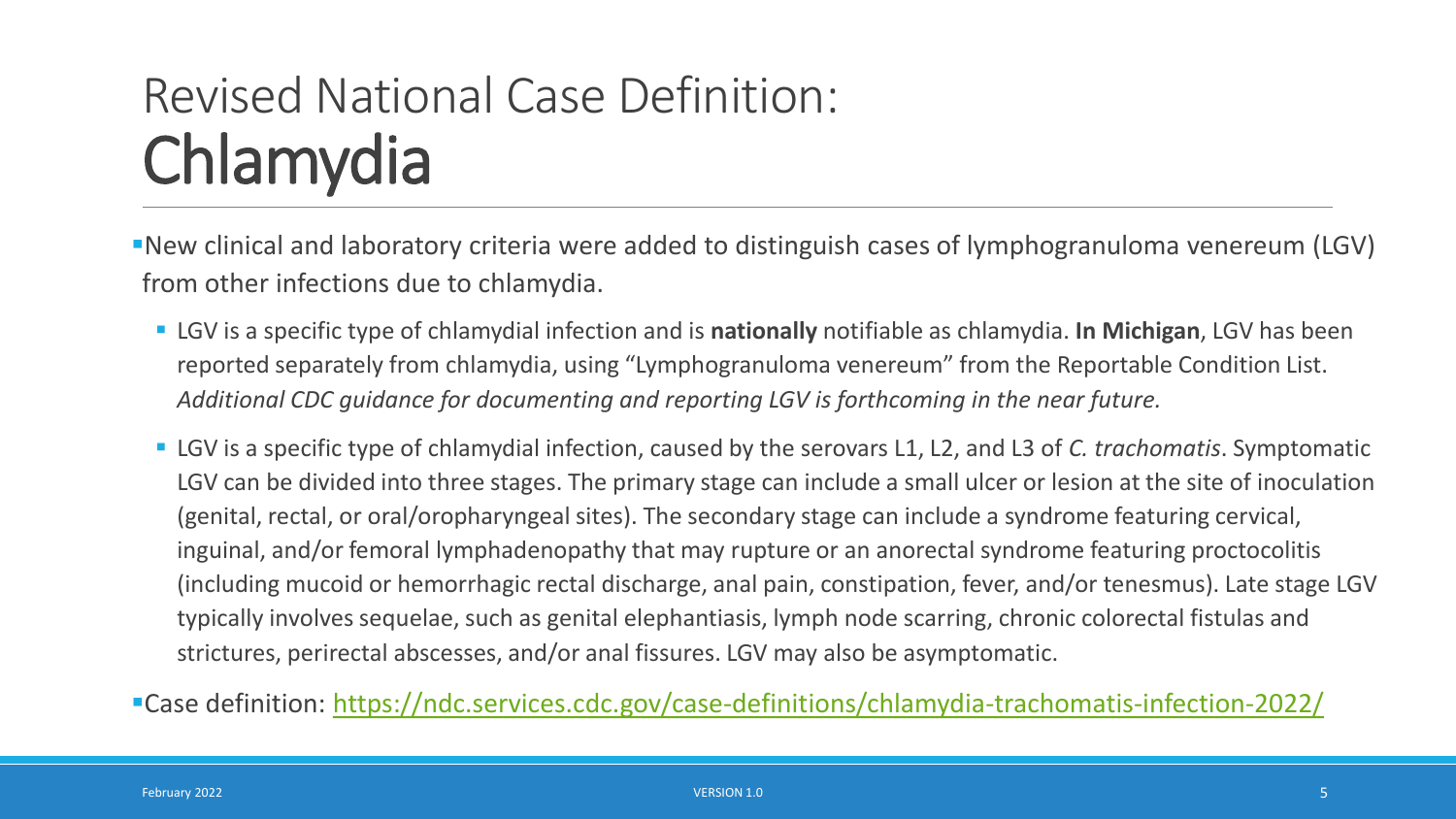### Revised National Case Definition: COVID-19 (updated August 2021)

- **Includes asymptomatic infection caused by Severe Acute Respiratory Syndrome Coronavirus-2** (SARS-CoV-2)
- Addition of COVID-19 as a nationally notifiable condition
- Updates to clarify clinical, laboratory, and epidemiologic linkage criteria
- **Addition of specificity for enumerating re-infections**
- [Case Definition: https://ndc.services.cdc.gov/case-definitions/coronavirus-disease-2019-](https://ndc.services.cdc.gov/case-definitions/coronavirus-disease-2019-2021/) 2021/

 Additional guidance for COVID-19 in Michigan can be found in the Novel Coronavirus (nCoV) Standard Operating Procedures (SOP) at: [https://www.michigan.gov/documents/mdhhs/nCoV\\_SOP\\_TEAM\\_680994\\_7.pdf](https://www.michigan.gov/documents/mdhhs/nCoV_SOP_TEAM_680994_7.pdf)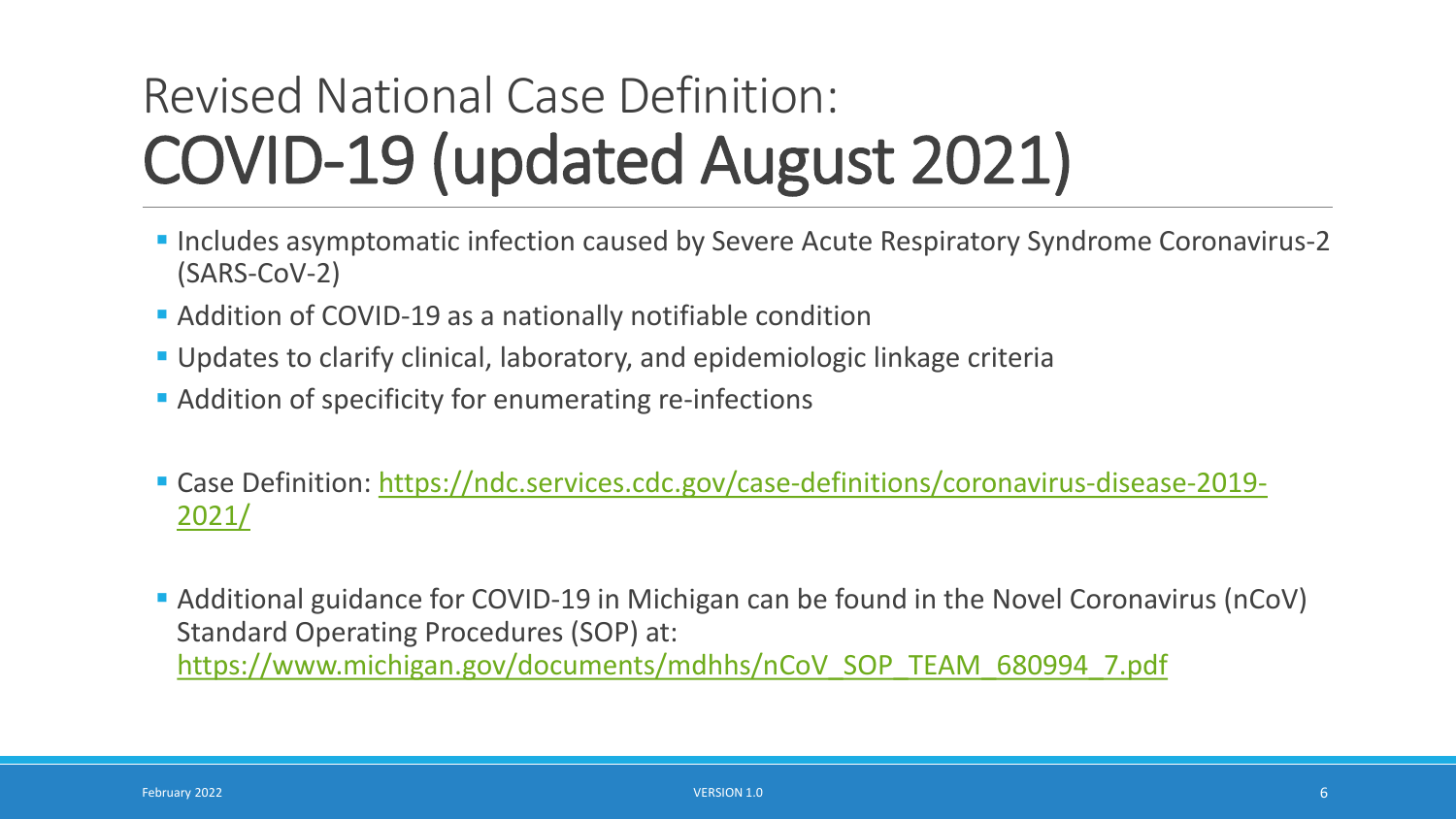#### Revised National Case Definition: Lyme Disease

- Defines and standardizes approaches to public health surveillance for high-incidence and low-incidence jurisdictions by including laboratory reports for case classification absent clinical information in high-incidence jurisdictions
- Increases specificity of the probable case classification in low-incidence states by removing "other physician diagnoses"
- **Institutes a tiered approach to laboratory evidence of infection. Recategorizes the** single-tier IgG immunoblot as a category B (presumptive) test, given that it is not, by itself, recommended for laboratory diagnosis

(continued on next slide)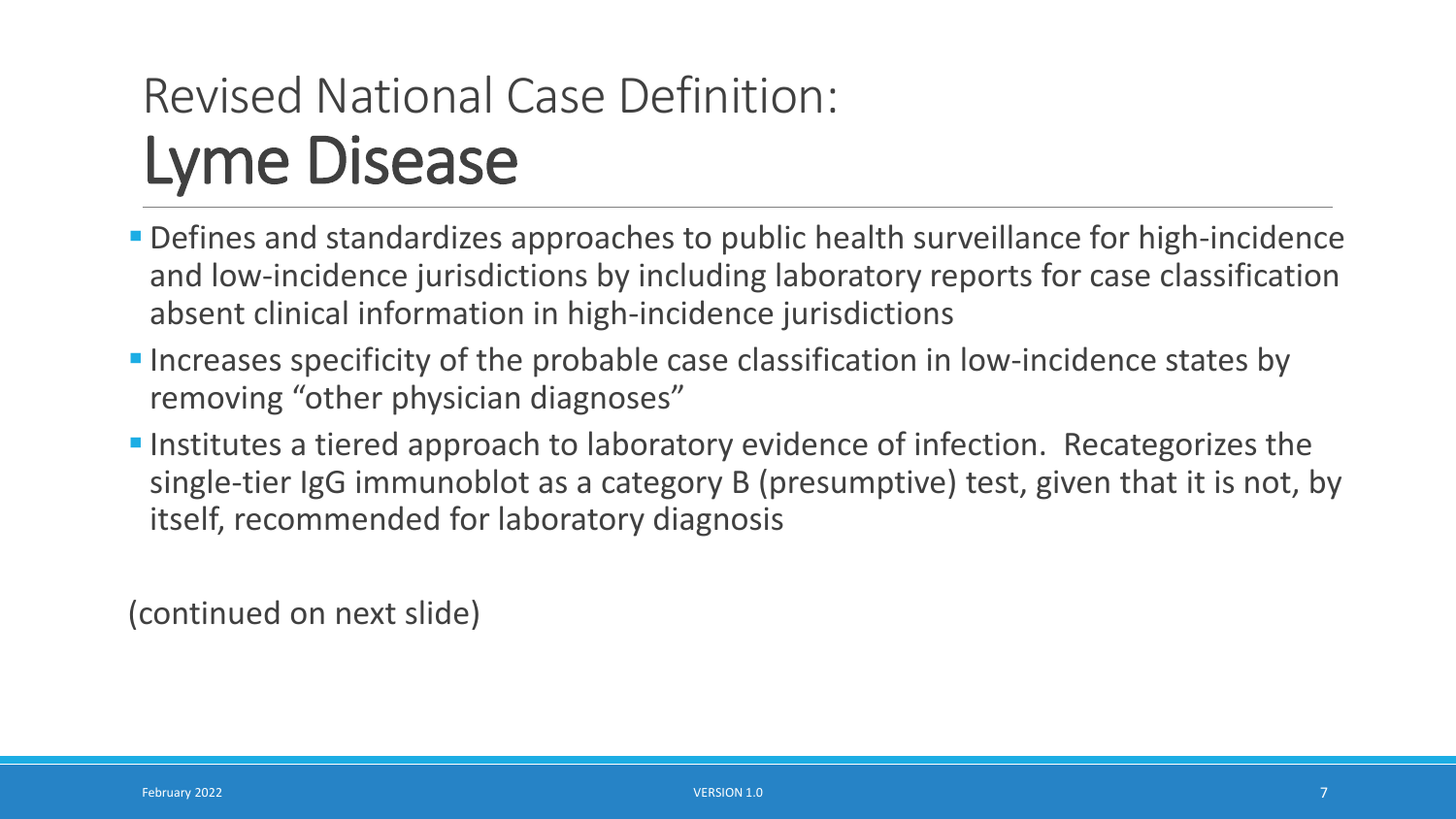# Revised National Case Definition: Lyme Disease (continued)

- Updates laboratory evidence to reflect new developments:
	- Updates serologic testing criteria and adds PCR and direct detection of *B. burgdorferi* in tissue as acceptable laboratory evidence
	- A new modified two-tiered approach to serologic testing was approved by the FDA in 2019, allowing for an EIA rather than immunoblot as the second test in a Lyme disease testing algorithm
	- While PCR lacks sensitivity for most Lyme disease diagnoses, it has proven useful in certain clinical circumstances (e.g. detecting evidence of the pathogen in synovial fluid and detecting *B. mayonii*)
	- **Direct detection of B. burgdorferi spirochetes in biopsy and autopsy tissues has also been useful in** establishing a diagnosis in Lyme disease-associated carditis deaths
- Case Definition: <https://ndc.services.cdc.gov/case-definitions/lyme-disease-2022/>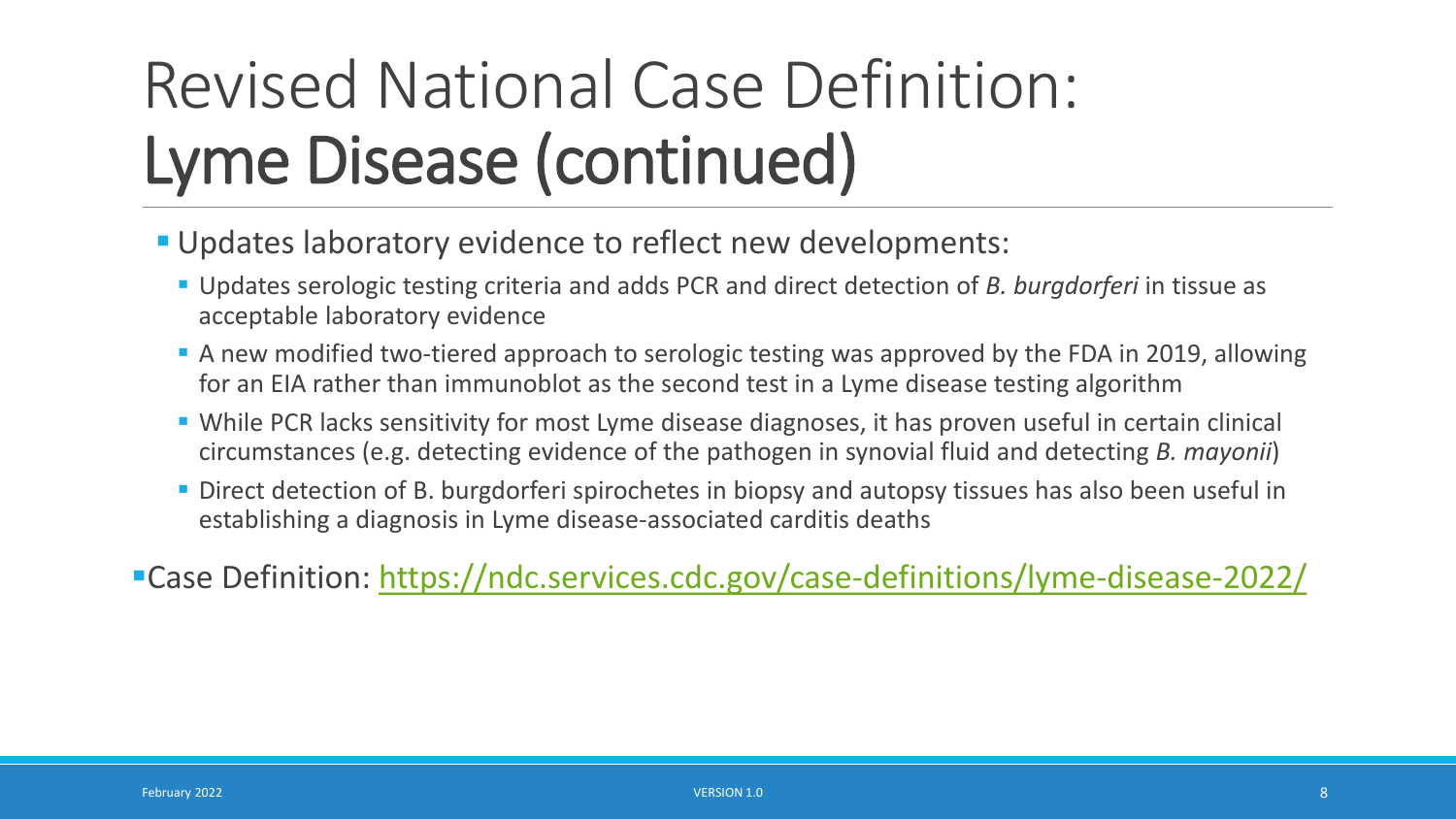# Lyme Disease – Michigan Resources

Updated Michigan Lyme Disease Case Investigation guidance and tools are now available on the MDHHS CD Info website ([www.mi.gov/cdinfo\)](http://www.mi.gov/cdinfo), under 'Communicable Diseases (A-Z)'

Updated documents include the following:

- **[MDSS LD Case Investigation Guidance-2022](https://www.michigan.gov/documents/emergingdiseases/2022_Lyme_Disease_Guidelines_-_Full_746636_7.pdf)** 
	- **Lyme Disease Case Investigation Flowchart-2022**
	- **NEW** Lyme Disease Case Classification Matrix
	- **Example 20** Lyme Disease Laboratory Results Interpretation Key (this will be updated as information is received about new labs coming into MDSS, particularly for the MTTT)
- NEW [Healthcare Provider Lyme Disease Case Report Form tool \(](https://www.michigan.gov/documents/emergingdiseases/Case_Report_Form_Jan22_746638_7.pdf)this is a fillable PDF that LHD's can provide to HCP's to obtain information necessary for the investigation of suspected cases of Lyme disease-some LHD's may already have their own form)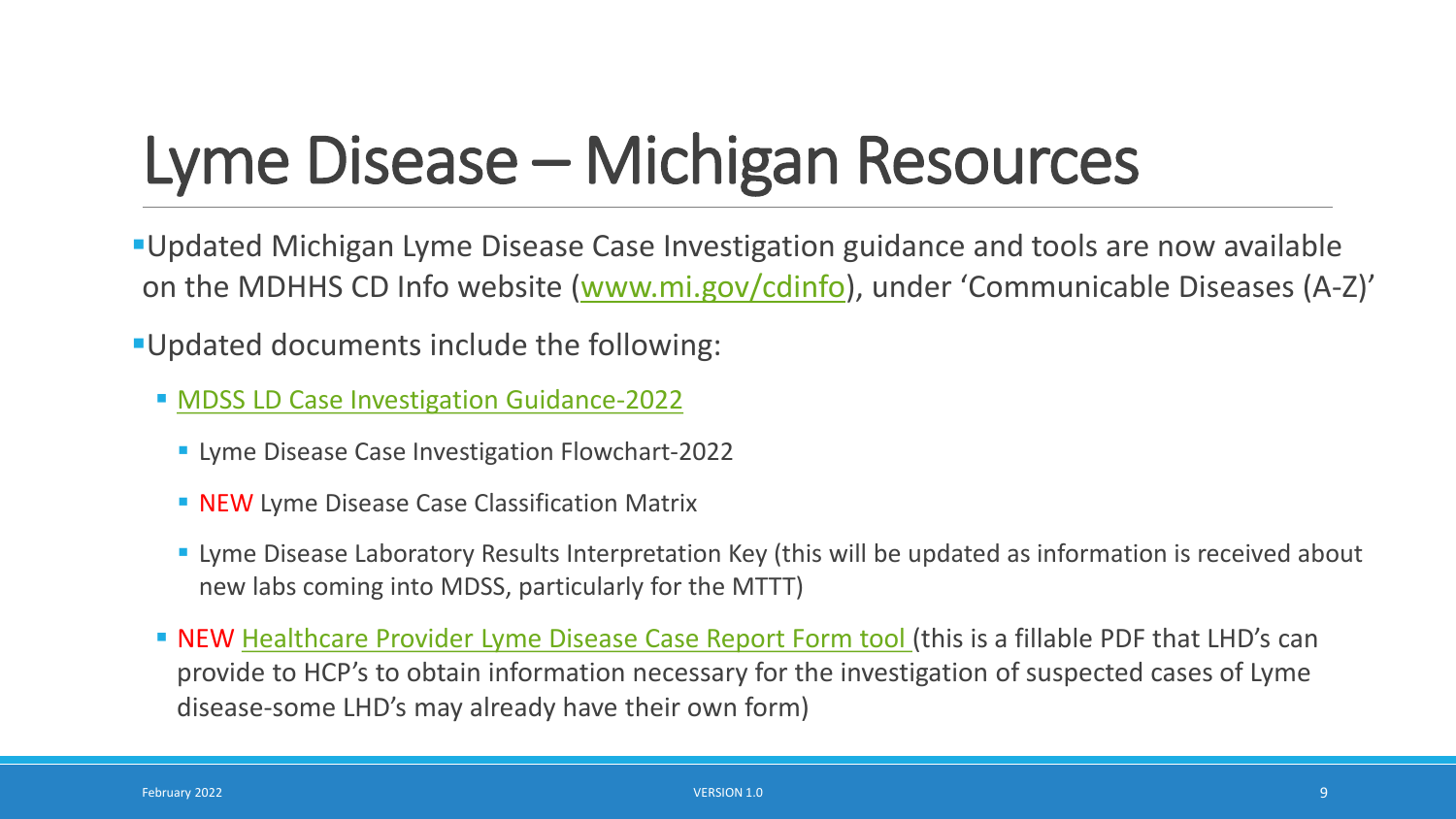### Revised National Case Definition: Viral Hemorrhagic Fever (VHF)

- Modifies the fever threshold from >40°C to ≥38°C/100.4°F
- Adds Chapare virus to those reportable under this position statement
	- VHF refers to viral hemorrhagic fever caused by either Ebola or Marburg viruses, Old World arenavirus (Lassa and Lujo viruses), New World arenaviruses (Guanarito, Machupo, Junin, Sabia, and Chapare viruses), or Crimean-Congo hemorrhagic fever virus.
- Amends the epidemiologic linkage criteria for sexual exposure within the past 3 weeks to semen from a confirmed acute or clinically recovered case of VHF to remove the stipulated time period of exposures within 10 weeks of the VHF case's onset of illness
- [Case Definition: https://ndc.services.cdc.gov/case-definitions/viral](https://ndc.services.cdc.gov/case-definitions/viral-hemorrhagic-fever-2022/)hemorrhagic-fever-2022/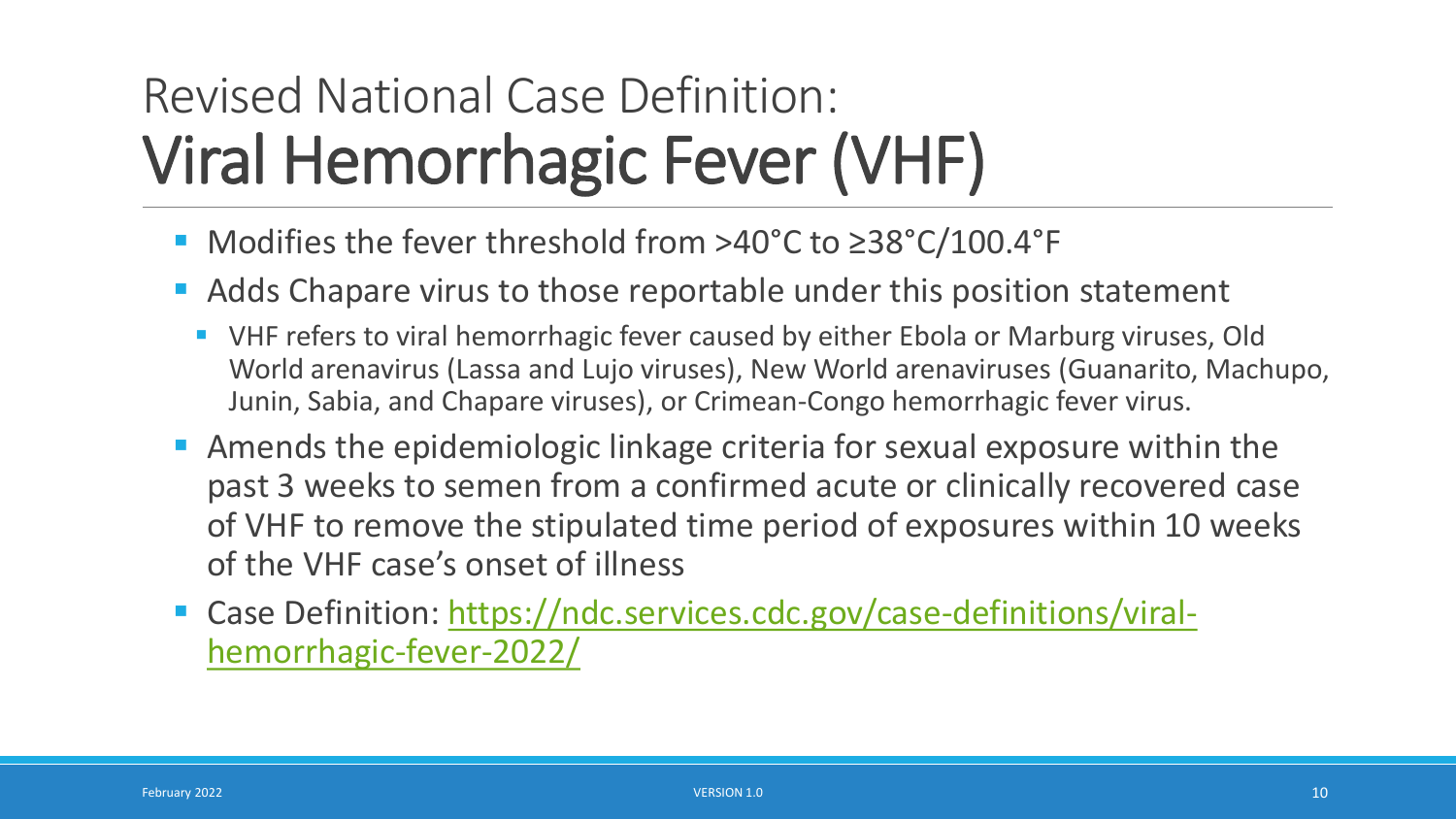#### Modifications to the Michigan Reportable Disease List

#### **Carbapenemase Producing – Carbapenem Resistant Enterobacterales (CP-CRE)**:

 Expanded to include all genera (previously only Klebsiella spp., Enterobacter spp., and Escherichia coli were reportable)

#### **HIV**:

- **Expanded footnote (2) to include that HIV genome sequence data should only be reported as Sanger** sequences, or as consensus sequences for next generation sequencing
	- Currently, there is no documented public health benefit to collecting raw NGS data through HIV surveillance, and therefore, the risks of collecting these data outweigh any potential benefits.
	- CDC expanded guidance on collection and reporting of HIV sequence data in October 2021, the full guidance can be found here: <https://www.cdc.gov/hiv/pdf/funding/announcements/ps18-1802/cdc-hiv-sequence-guidance.pdf>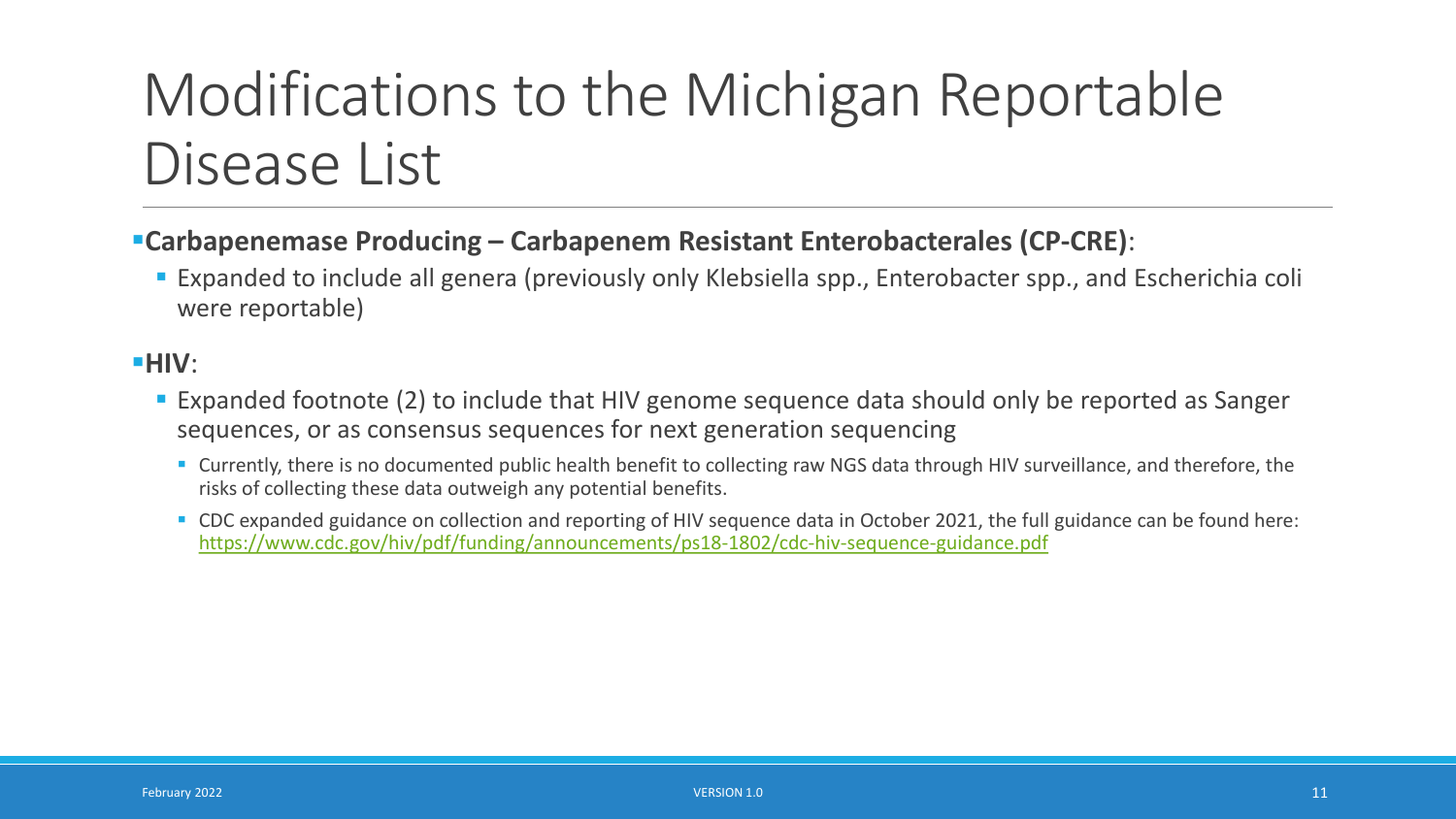# Modifications to the Brick Book

- Updated Reportable Disease Lists by Condition (page 6) and by Pathogen (page 11) to reflect 2022 changes
- Added clarifying information and weblinks for HIV reporting (page 4)
	- Mandatory reporting of HIV laboratory results should be reported electronically via the HIV Laboratory Management System (LMS). LMS is a web-based reporting system developed for the State of Michigan. A case report form, MDHHS Form 1355, should also be completed by the medical provider and faxed to the Division of HIV/STI Programs, Surveillance Unit at 313-456- 1580. The case report form is available at: [https://www.michigan.gov/documents/mdhhs/Michigan\\_Adult\\_HIV\\_Confidential\\_Case\\_Report\\_Form\\_73262](https://www.michigan.gov/documents/mdhhs/Michigan_Adult_HIV_Confidential_Case_Report_Form_732626_7.pdf) 6\_7.pdf and instructions can be found at: [https://www.michigan.gov/documents/mdhhs/Michigan\\_Adult\\_HIV\\_Confidential\\_Case\\_Report\\_Form\\_Instruc](https://www.michigan.gov/documents/mdhhs/Michigan_Adult_HIV_Confidential_Case_Report_Form_Instructions_724837_7.pdf) tions\_724837\_7.pdf
- Requested that race and ethnicity be reported with laboratory information, if available (page 5)
- Updated eligible genera for Carbapenemase-Producing Carbapenem-Resistant Enterobacterales (CP- CRE) reporting and requirements for CP-CRE isolate submission (page 12)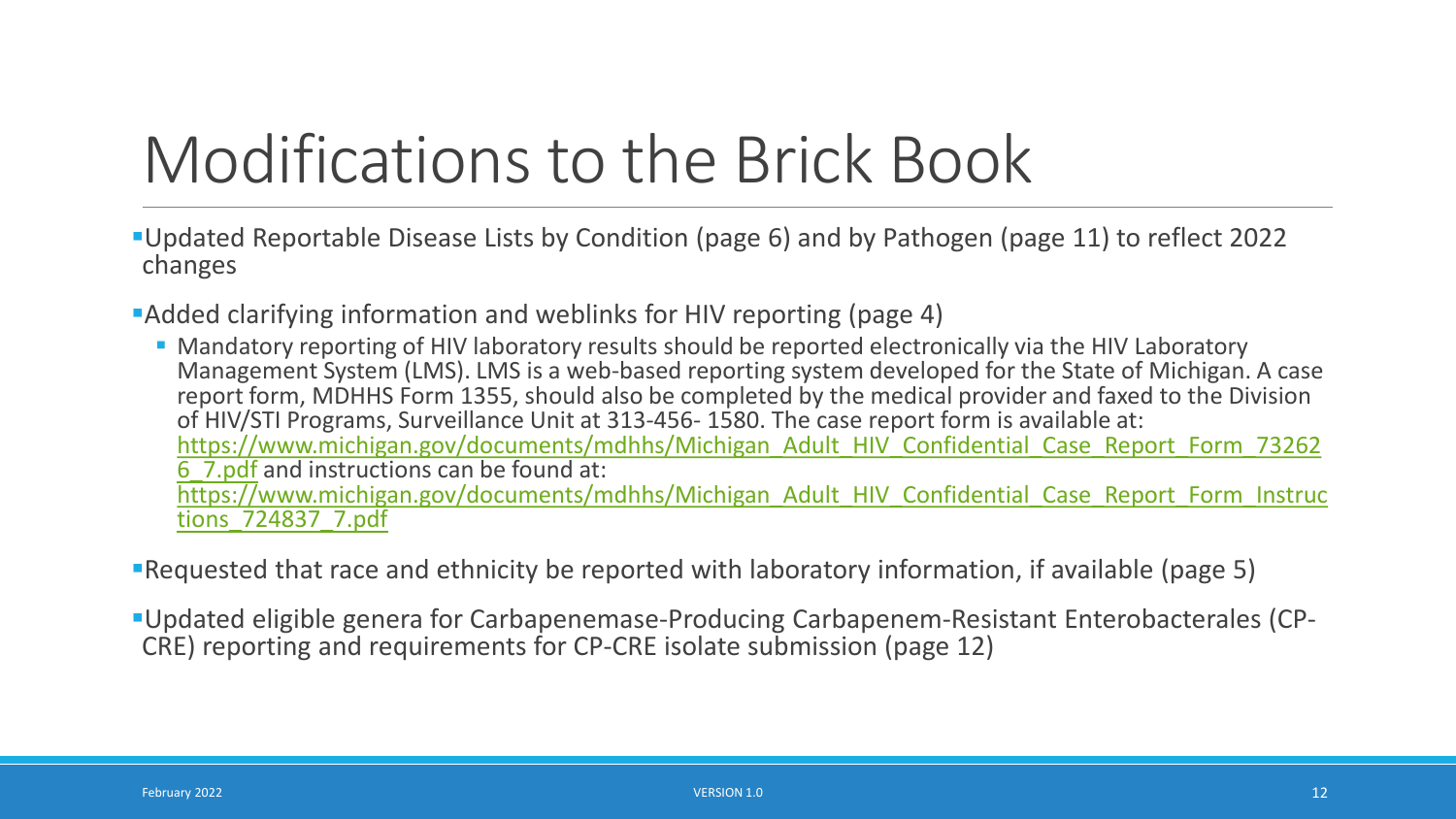# Michigan 2022 Updated Documents

Updated reportable disease lists (by pathogen and by condition), as well as the Healthcare Professional's Guide (Brick Book) are available for download at [www.michigan.gov/cdinfo](http://www.michigan.gov/cdinfo)